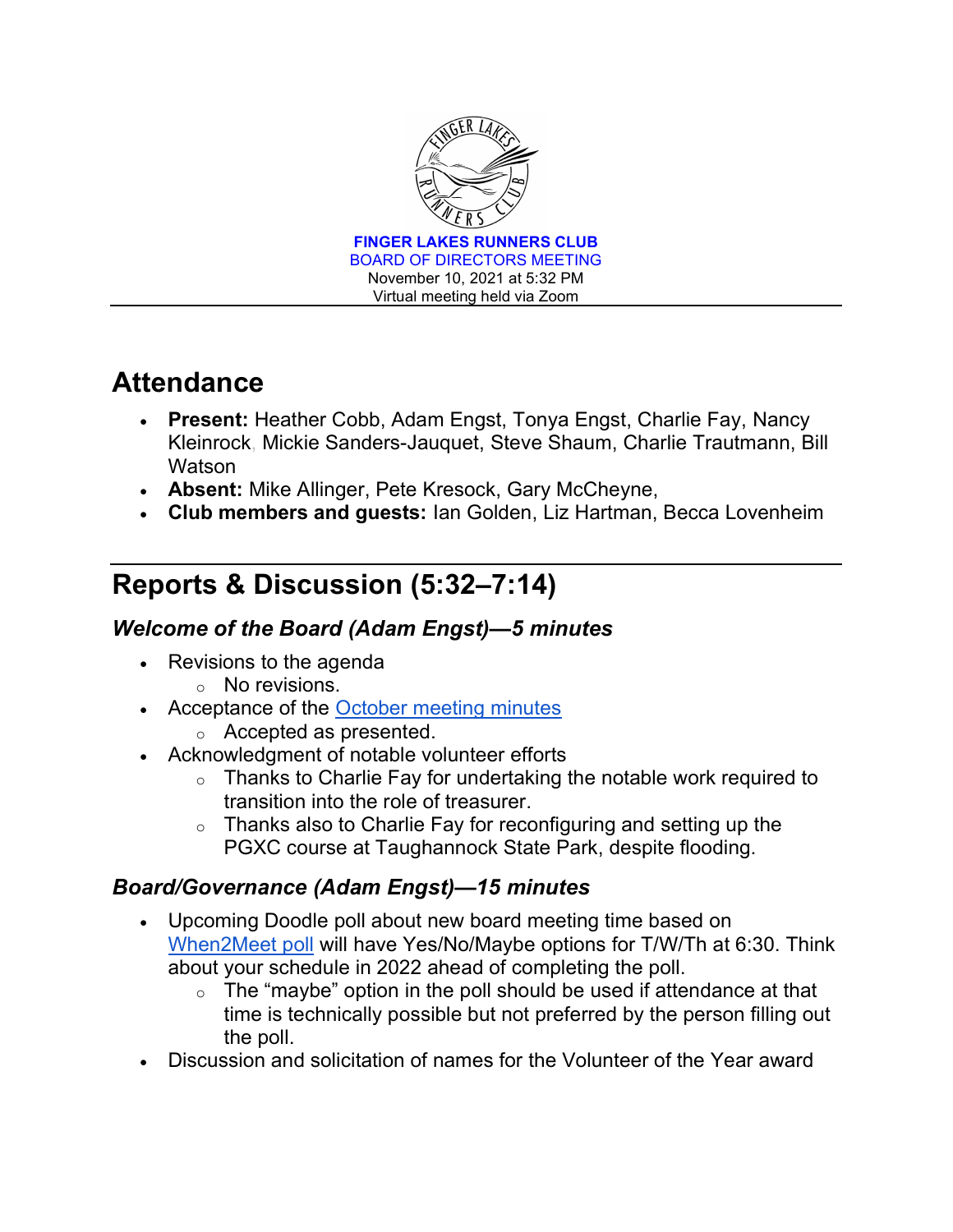- $\circ$  Goal is to make the selection informed by how much someone actually volunteered and avoid the stress of it becoming a popularity contest
	- For example, Adam notes the heroic number of hours (many dozens of them) that Steve Desmond has devoted to the FLRC Challenge leaderboard.
- $\circ$  A proposal is made to form a task force to brainstorm a new selection technique.
- Discussion of embedding this year's board election vote in a member survey
	- $\circ$  The goal is to increase participation and learn more about member opinions; see a possible draft survey
	- o Discussion:
		- Charlie F. considers it to be a good idea, but should emphasize that the survey is indeed the election.
		- Charlie F. asks who the survey would be distributed to, if not members.
			- Adam suggests posting it on the forum and encouraging survey completion by offering three free entries to all 2022 races other than the Finger Lakes 50s.
			- Some conversation surrounds the precise questions and formatting of the survey, but the general sense of the board is that constructing the election in the context of the survey is okay, but in addition to distributing it via the forum for survey purposes, it must also go overtly to the club membership list for board voting purposes.

## Cross Country (Tonya Engst)—5 minutes

- PGXC season is over, with 28 women and 45 men participating in at least one race; Tonya notes that numbers were down relative to 2019 participation. The FLRC Open and Vets women's teams won three races each, and the Open women's team won the series, with the Vets women's team tying for first and ending up in second on the tiebreaker. We had numerous individual top-three places as well.
- Carpooling to/from races was considered generally pleasurable, despite wearing masks.
- Custom jersey ordering has started through Webscorer, with initial advertising only to the women's team, but we plan to open it up in a few weeks to the club membership generally. The order will include both personal orders by individuals and jerseys in selected sizes to make available as loaners to women who don't own their own.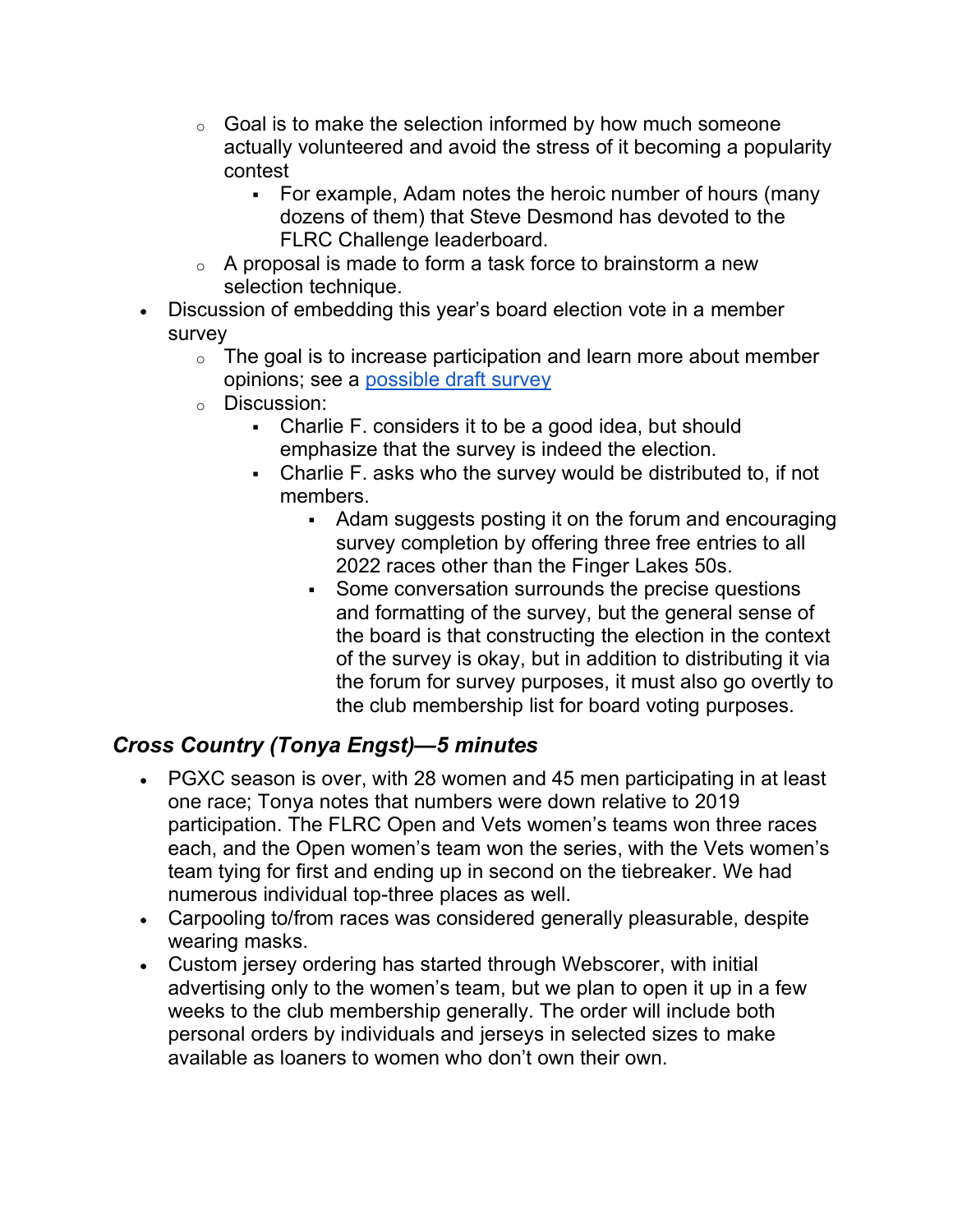- Request for funding for the post-season party at the Brooktondale Community Center (pavilion rental (\$50) and food (single-serving style from Wegman's) for ~40 people); beer is already on hand.
	- o **Motion:** Tonya moves that FLRC allocate up to \$300 to pay for facility rental and food for the PGXC post-season party.
		- Seconded; approved unanimously.
	- o Charlie F. notes that, given the recent growth in XC participation, a XC budget line should be included in the 2022 budget.

## Diversity (Adam Engst)—15 minutes

- The Diversity Committee has voted to rename itself as the "Diversity and Inclusion Committee"
- The D&I Committee has revised the Diversity Statement (to be renamed the Diversity and Inclusion Statement) after consultation with the Finger Lakes Independence Center and to take into account the fact that nearly a year has passed since the initial drafting. Please review the proposed rewrite and bring any questions or concerns to the meeting.
	- o Discussion:
		- No major changes suggested
	- o **Motion:** Adam moves that FLRC adopt the revised Diversity and Inclusion Statement as recommended by the Diversity and Inclusion Committee.
		- Seconded; approved unanimously.
- The D&I Committee requests that the webmaster add the following text to every race webpage. The idea is that the D&I chair will collaborate with the race director and the person making the request to try to make participation possible.
	- $\circ$  The committee proposes the following be included on each race page: If you need an accommodation for a disability to participate in this event, please contact the FLRC Diversity and Inclusion Committee chair at diversity@fingerlakesrunners.org
	- o Discussion:
		- Ian asks about nonbinary registration options: Webmaster permits nonbinary as a registration option, although Ultrasignup does not yet. Ian and Steve discuss how best to reach out to Ultrasignup to add such an option.
		- Types of accommodations Tonya can imagine requests for: a deaf or hard-of-hearing person desiring prerace announcements provided in alternative form; someone with PTSD requesting the use of a whistle rather than a gun to start a track meet heat; someone with a service dog needed for accompaniment; someone wishing to start a race early to enable finishing within cutoffs.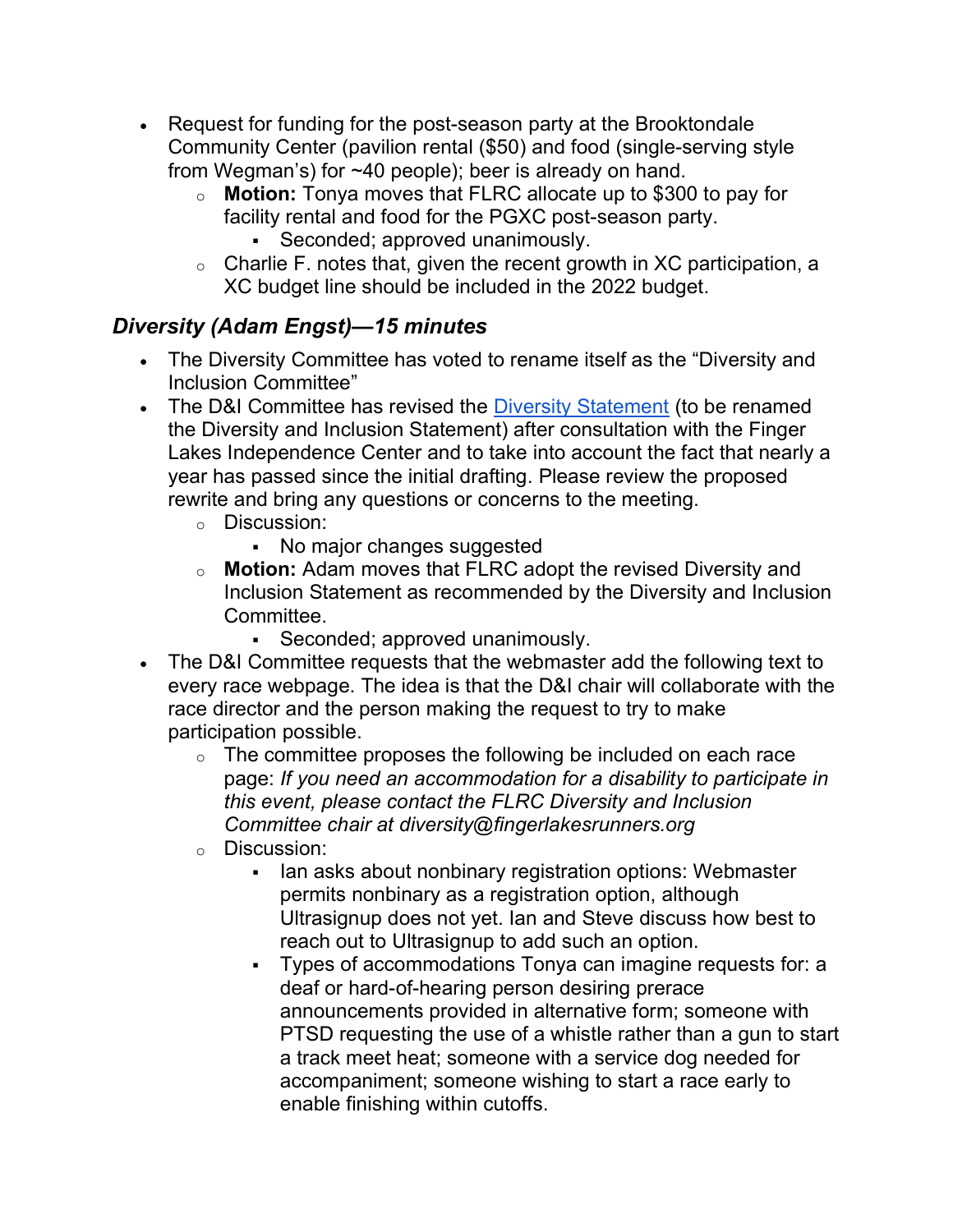- $\circ$  To promote diversity and inclusivity at our races and events, the D&I Committee proposes that FLRC provide a free option for people who cannot afford entry fees. The suggestion is that each race webpage should contain the following text and race directors would be provided with a coupon code to give people who requested it. It's expected that there would be very few requests, but this ensures that we're not pricing anyone out of our events. Perhaps withhold this option for the FL50s, where we're turning people away anyway?
	- The committee proposes the following be included on each race page: If financial considerations prevent you from entering this race, please contact the race director.
	- Discussion:
		- Steve is somewhat concerned that making an overt announcement encouraging potential exploitation of the offer.
		- Charlie and Liz note that anyone taking advantage of this invitation will not have to reveal the nature of their need.
		- Add: "to request a coupon code for free entry."
	- Revised wording: If financial considerations prevent you from entering this race, please contact the race director for assistance.

#### Finance (Charlie Fay)—20 minutes

- Race director Dave Kania has proposed and the Finance Committee recommends that FLRC raise the base registration fee for FLRC's "community races" from \$15 to \$20, retaining the \$5 member discount and taking into account the Diversity and Inclusion Committee's proposal for free entry for those who can't afford the fees. Benefits include improving the perception of FLRC races as professionally produced events, increasing FLRC revenue, and accounting for increased race costs, without reducing access to FLRC races. See the Race and Membership Fee Policy for current wording.
	- o Discussion: What should we do about day-of-race registration? From the timing and accounting standpoint, eliminating day-of-race registration has been a big win, although Lorrie Tily (but not Chris Irving) expressed frustration because she thought it lowered her numbers for Fillmore and Forge. One possibility is to deprecate dayof-race registration, but if a race director insists, to set the day-ofrace fee at \$40 (double) and set a hard 30-minute-prior-to-start cutoff.
		- In 2016, the fee for most FLRC races was made uniform to simplify things for runners and for the club.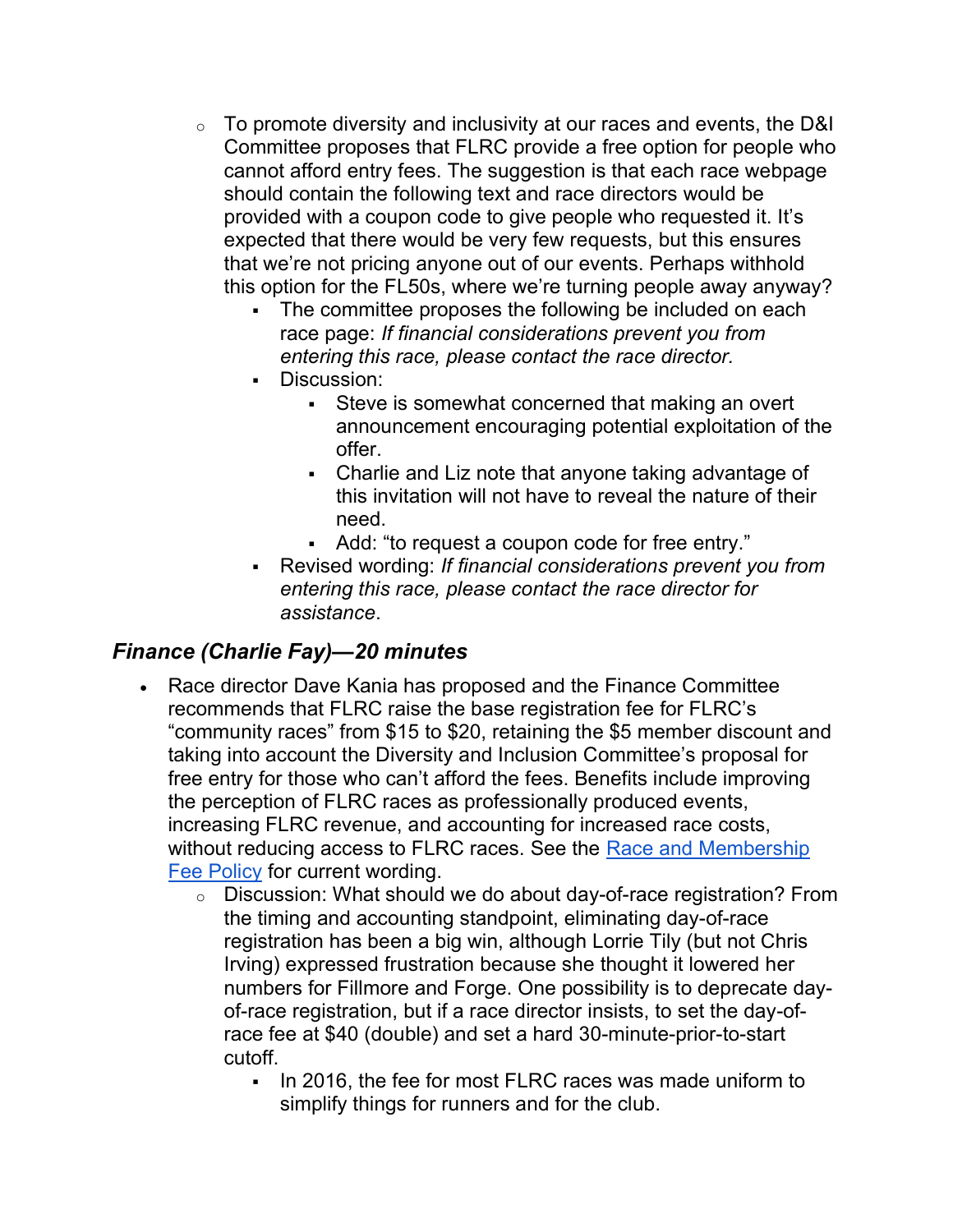- Nancy notes that an increase in entry fees of this small amount does not serve the purpose of using race fees to "legitimize" the quality of our races.
- Ian notes that he charges  $\sim$ \$75 for his (nontrail) half marathon, and that is a bit below what other similar regional races charge.
- Steve notes that if we raised the fee for our general races to meet "market rate," it would mean raising fees to the \$45–50 range.
- Others comment that low-priced races are nice for locals who know the high-quality of our races, but won't attract people from out-of-town by signaling that the event will be professionally conducted.
- Two options regarding prices: raise rates to \$20 for nonmembers and \$15 for members; or raise rates to something like \$40 with \$25 discount—and either case to make really clear in all race materials that we put on a professional event with a well-marked course, good aid stations, professional-quality timing, and post-race food.
	- A straw poll is more-or-less even.
	- Nancy notes that it is in the club ethos to keep race entry fees low to encourage participation, particularly among club members; she also notes that the small increase in race entry fees alone is insufficient to lend an air of professionalism to the races, so clear communication toward that end is quite important to attract runners from out of the area or who have otherwise not participated in our events previously.
- o **Motion:** Charlie F. moves that FLRC accept the Finance Committee's recommendation to amend the Race and Membership Fee Policy for to raise the standard registration fee for community races to \$20 (from \$15) and accept the Diversity and Inclusion Committee's proposal to offer free entry to those who can't afford our events.
	- Approved unanimously.
- Report on the club's financial position as of October 2021. Please review the financial documents in advance and prepare questions. (Chris is looking into registration revenue for Danby being too high and Monster being too low.)
	- $\circ$  The board thanks Ian for his appreciable donation to the club.
- For other business, see the notes from the November 1st Finance Committee meeting.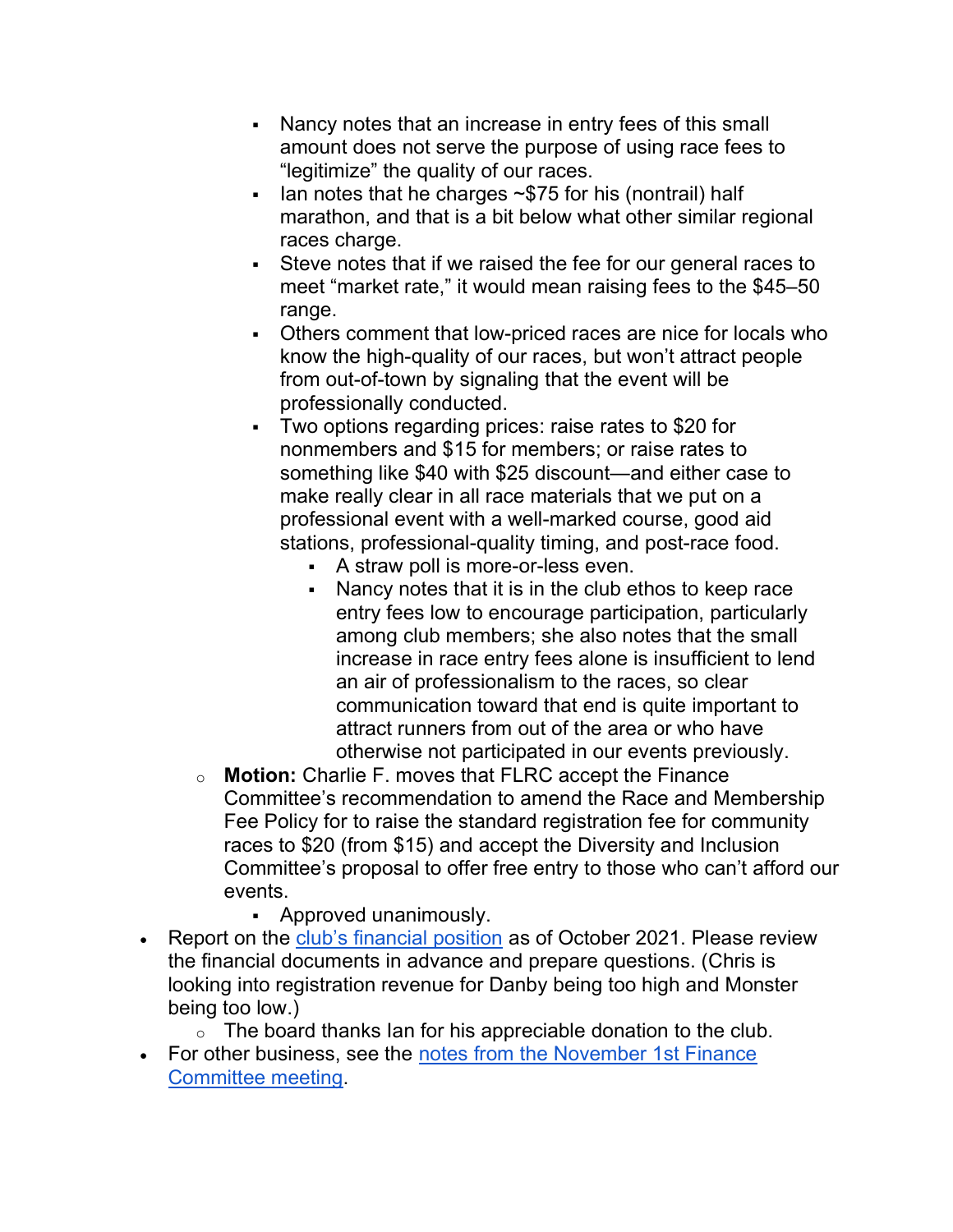#### Communication (Adam Engst)—15 minutes

- Any requests or suggestions for the November Footnotes? o None offered.
- Report on Yogile photo library sharing, which now has 100 albums and many thousands of new photos, thanks to Steve Gallow uploading all his old albums
- Discussion of the previously voiced idea of hiring a photographer for each race, with Jamie Love, Steve Gallow, and Ron Heerkens as possible suggestions. Some questions: If we're interested, how much should we pay? Maybe \$300 for a smaller race that would generate 200 or fewer photos and \$500 for a larger that would generate more? Should the expense come out of each race or out of a general communication line? Should PGXC races be included?
	- $\circ$  Charlie F. wonders why more than 300 photos would be desired from any given race.
	- $\circ$  Steve wonders the purpose of collecting the photos: Is it to provide a photo of every single runner, or is it for the club's PR purposes?
		- Adam says that a promise wouldn't be made to runners that they would inherently appear in one or more photos.
	- $\circ$  Steve also notes that some races are easy to photograph (road races are accessible) but trail races are more of a challenge to get to optimal locations for photographic purposes.
	- $\circ$  Charlie F. suggests a single fee for photographing a race, rather than a two-tier situation.
	- o Adam notes that Steve Gallow has spent some 20 hours in postprocessing photos for Skunk Cabbage for just some \$200–300 in photo sales (without having been paid for taking the photos in the first place).
	- $\circ$  It is suggested to exclude track meets and XC races.
	- o Steve suggests, instead of tiers, to offer a flat fee of "up to \$500."
	- $\circ$  Adam suggests the precise fee to be worked out between the race director and the photographer, with fees coming out of the race budget.
	- $\circ$  Others prefer to see photo fees be included in a budget line (for the Communications Team) and to be organized by the Communications Team rather than by individual race directors.
	- o **Motion:** Adam moves that FLRC contract with one or more professional photographers to take photos at our races—excepting track meets and PGXC meets—paying a flat fee of up to \$500. The Communications Team will coordinate with photographers and pay for such services from its budget. All photos become the property of FLRC and will be made digitally available to runners for free.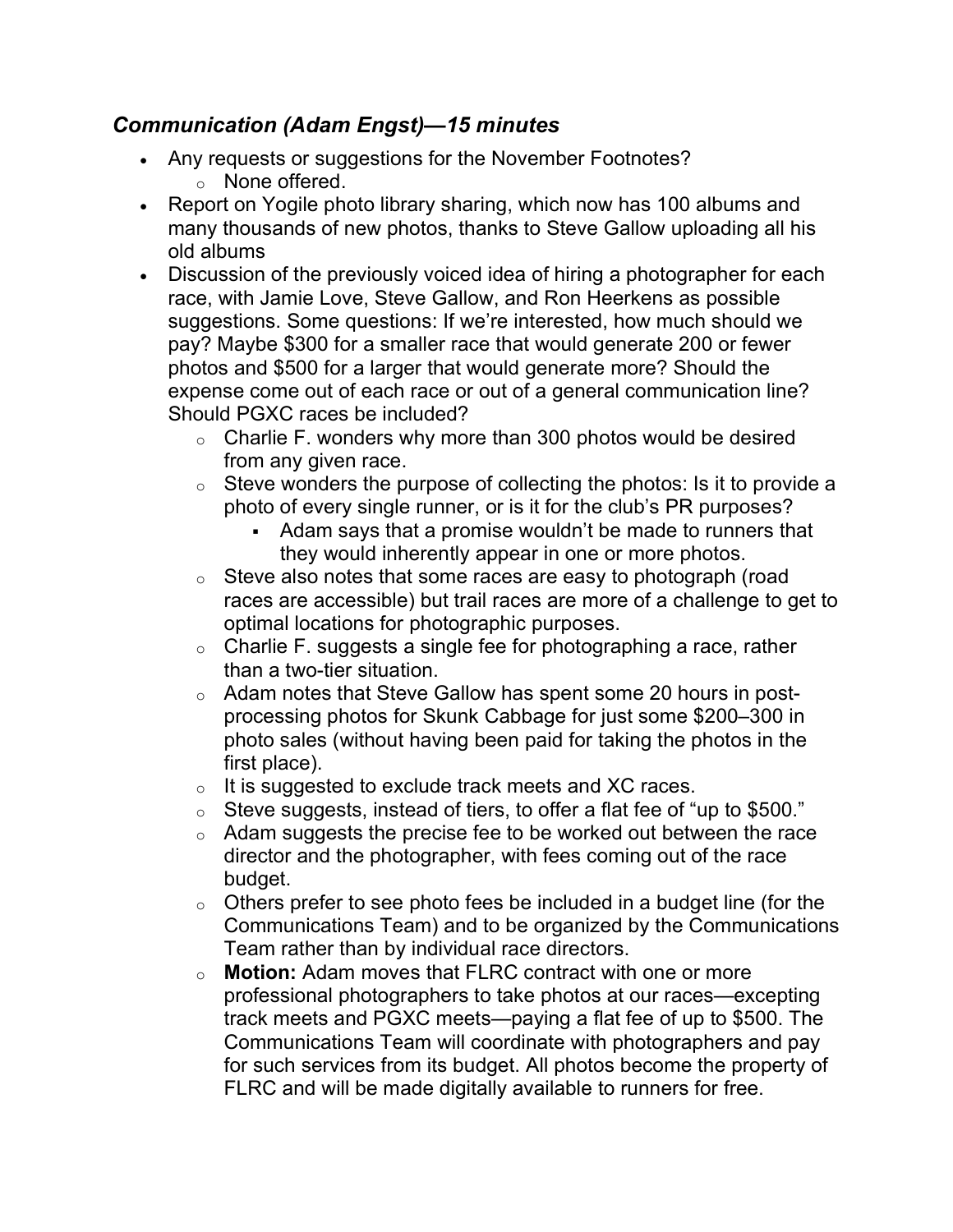Seconded; approved unanimously.

#### Road, Trails, Track (Adam Engst, Mickie Sanders-Jauquet)—10 minutes—(no time remaining to address these issues)

- Update on FLRC Challenge (Adam)
	- $\circ$  192 participants in the FLRC Challenge (up 3 from October)
	- $\circ$  57 kids in the FLRC Kids Challenge, with 17 over 25 miles and 5 over 50, 4 over 75, and 3 (Toby Kennedy, Arya Basu, and Maren Golden) over 100
	- o 55 people have completed all 10 FLRC Challenge courses
	- $\circ$  7 people have now completed the FLRC 100K Ultra Challenge
- Winter Chill
	- $\circ$  Sarah Drumheller has submitted permits and race pages are live. Registration will open before December 1.
- Winter track and Hartshorne Masters Mile
	- $\circ$  Checking with Ithaca College about the possibility of using their track
	- $\circ$  If not, we will likely have to cancel
- Skunk Cabbage and FL50s have new race directors in Vinny and Nichole Cappadora
	- o Working with Cornell on reserving the Schoellkopf Crescent for Skunk Cabbage
- Discussion of new event ideas should be scheduled
	- $\circ$  Tuesday Night Time Trial in late August (August 23)
	- $\circ$  Wildcard race on a July/August weekend day (August 6?)
	- o Downhill mile idea from Ian
	- o New Virgil trail race idea from Nancy

### Group Runs (Heather Cobb, Adam Engst)—5 minutes if time available (no time remaining to address these issues)

- Report on Saturday group runs on FLRC Challenge courses (Heather)
- Report on MITHACAL MILERS Tuesday night XC workouts: Increased to 18–19 participants, with the Ridiculous Relay luring new people for the last workout (Adam)

### Events (Gary McCheyne)—5 minutes if time available (no time remaining to address these issues)

Event Report: RD dinner at Ithaca Beer (Gary)

### Membership (Adam Engst)—5 minutes if time available (no time remaining to address these issues)

• Members: 519 members (up 9 from October), down from 588 at this time last year